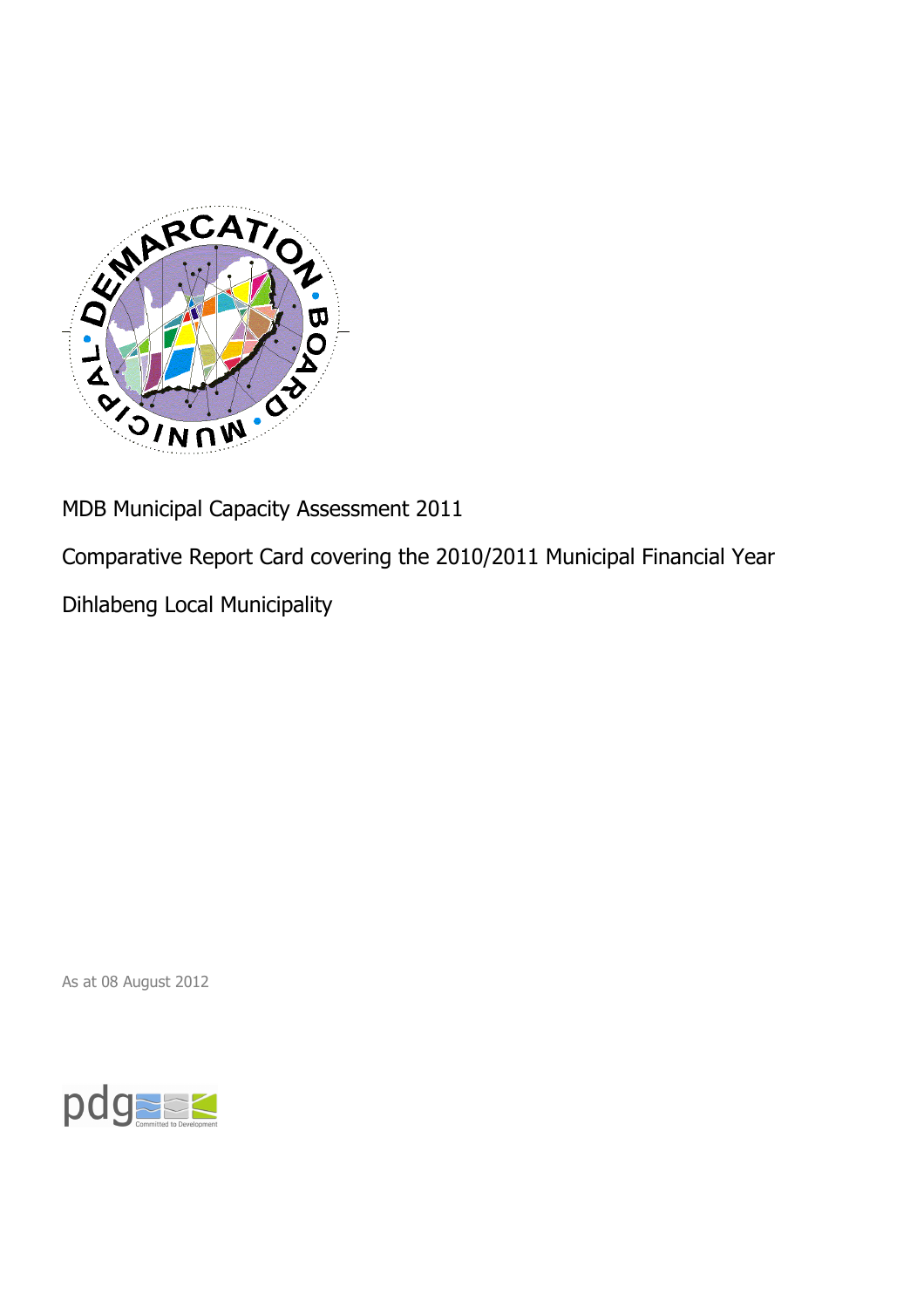## Section 1: General Information

| Name of Municipality:      | Dihlabeng Local Municipality |
|----------------------------|------------------------------|
| MDB Code:                  | <b>FS192</b>                 |
| Name of Municipal Manager: | Thabiso Tsoaeli              |
| Address:                   | PO Box 551, BETHLEHEM, 9700  |
| Telephone Number:          | $(058)$ 303 5732             |
| Email Address:             | munpa@dihlabeng.co.za        |
| Website Address:           | www.dihlabeng.gov.za         |

## **Introduction**

The MDB's Municipal Capacity Assessments 2011 aims to collect and analyse capacity information from all municipalities in the country. A key output of the assessments is the development and distribution of a Comparative Report Card to each municipality. This document represents Dihlabeng Local Municipality's Comparative Report Card and provides useful analytical comparisons of capacity between Dihlabeng Local Municipality and the average across all municipalities in the same municipal category.

For the purposes of Capacity Assessments, municipalities are divided into the following 7 categories which are essentially sub-categories of the A, B and C categories identified in the constitution:

- A: Metros (8 municipalities)
- B1: Secondary cities: the local municipalities with the largest budgets (19 municipalities)
- B2: Local municipalities with a large town as core (27 municipalities)
- B3: Local municipalities with small towns, with relatively small population and significant proportion of urban population but with no large town as core (110 municipalities)
- B4: Local municipalities which are mainly rural with communal tenure and with, at most, one or two small towns in their area (70 municipalities)
- C1: District municipalities which are not water services authorities (23 municipalities)
- C2: District municipalities which are water services authorities (21 municipalities)

It should be noted that the categorisations have been widely used by DCoG and National Treasury for analytical purposes. These categorisations primarily serve to illustrate the structure of local government and assess the impact of policy decisions.

Using this methodology, Dihlabeng is categorised as a Category B2 municipality. The average for this report card is calculated based on the data received from a total of 27 municipalities in this municipal category this year.

### Reporting period and data sources

This Report Card covers the 2010/2011 Municipal Financial Year and largely relies on data from the following sources:

| Source                                                               | Year    | Custodian                   | Specific data used in this assessment                                     |
|----------------------------------------------------------------------|---------|-----------------------------|---------------------------------------------------------------------------|
| Completed MDB Municipal Capacity Assessment<br><b>Ouestionnaires</b> | 2010/11 | Municipalities directly     | All                                                                       |
| Local Government Budget and Expenditure<br>Database                  | 2010/11 | <b>National Treasury</b>    | Operating budget and expenditure<br>data (pre-audited as at 30 June 2012) |
| Blue Drop and Green Reports for Water Services<br>Authorities        | 2010/11 | Department of Water Affairs | Blue Drop and Green Scores                                                |
| <b>Community Survey</b>                                              | 2007    | Statistics South Africa     | Household and population figures<br>(contextual data)                     |

Much of the data reflected in this report is drawn from the municipality's own completed Capacity Assessments questionnaire. Should any data reported here appear to be incorrect please inform us by sending an email to [capacity@pdg.co.za](mailto:capacity@pdg.co.za). In your email specify the municipality's details, relevant question numbers in the questionnaire and the corrections to be made.

### Section 2: Contextual Information

|                        | Dihlabeng | Average for Category B2 |
|------------------------|-----------|-------------------------|
| Operating Expenditure: | No data   | R 421 009 222           |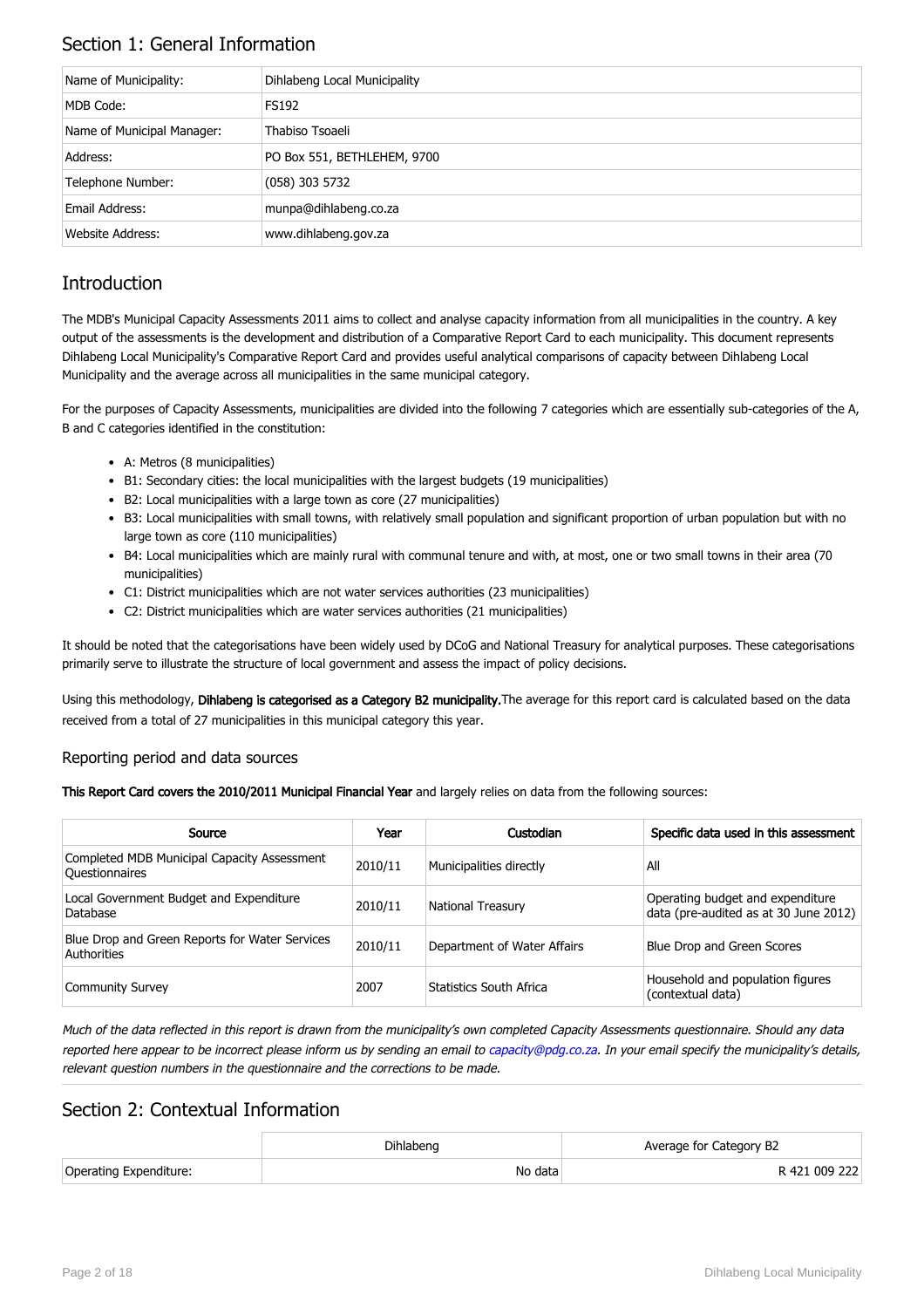# Section 3: Municipal Staffing

## Section 3.1: Staff Employment

|                         | Dihlabeng     |         | Average for<br>Category B2 | $100 \%$ - | $22 \%$ | $13\%$<br>13% |  |
|-------------------------|---------------|---------|----------------------------|------------|---------|---------------|--|
|                         | <b>Number</b> | Percent | Percent                    | $80% -$    |         |               |  |
| Posts vacant - Unfunded | 0             | $0.0\%$ | 13.5%                      | $60 \% -$  |         |               |  |
| Posts vacant - Funded   | 198           | 21.9%   | 12.6%                      | 40 % -     | 78%     | 74 %          |  |
| Posts filled            | 707           | 78.1%   | 73.9%                      | $20% -$    |         |               |  |
| <b>TOTAL</b>            | 905           | 100.0%  | 100.0%                     | $0\%$      |         |               |  |

Dihlabeng Average for Category B2

|                                                                  | Dihlabeng | Average for Category B2 |
|------------------------------------------------------------------|-----------|-------------------------|
| Total number of staff employed                                   | 905       | 719                     |
| Ratio of staff employed relative to total number of posts filled | 100.0%    | 92.9%                   |

|                                                           | Dihlabeng | Average for Category B2 |
|-----------------------------------------------------------|-----------|-------------------------|
| Total number of posts in organogram                       | 1 103     | 847                     |
| Funded vacancies as percent of all posts in organogram    | 18.0%     | 265.3%                  |
| Funded vacancies as percent of filled posts in organogram | 21.9%     | 12.9%                   |

### Section 3.2: Staff Exits

|                                                           | Dihlabeng | Average for Category B2 |
|-----------------------------------------------------------|-----------|-------------------------|
| Total number of staff that left during the Financial Year | 86        | .460                    |
| Percent of staff that left during the Financial Year      | 9.5%      | '.8%                    |

|                               |        | Dihlabeng |         |  |
|-------------------------------|--------|-----------|---------|--|
|                               | Number | Percent   | Percent |  |
| <b>Dismissals</b>             | 4      | 4.7%      | 7.3%    |  |
| Resignations                  | 15     | 17.4%     | 27.3%   |  |
| Retirement                    | 8      | 9.3%      | 17.6%   |  |
| <b>Fnd of Contract Period</b> | 50     | 58.1%     | 31.5%   |  |
| Other                         | 9      | 10.5%     | 16.3%   |  |
| TOTAL                         | 86     | 100.0%    | 100.0%  |  |



### Section 3.3: Section 57 Staffing

|                                                                                    | Dihlabeng | Average for Category B2 |
|------------------------------------------------------------------------------------|-----------|-------------------------|
| Percent of Section 57 posts filled                                                 | 100.0%    | 79.5%                   |
| Percent of Section 57 posts vacant for more than three months<br>during MFY        | 20.0%     | 16.8%                   |
| Percent of Section 57 Managers that have signed performance<br>agreements in place | 60.0%     | 97.7%                   |
| Percent of Section 57 Managers that have signed employment<br>contracts in place   | 60.0%     | 93.8%                   |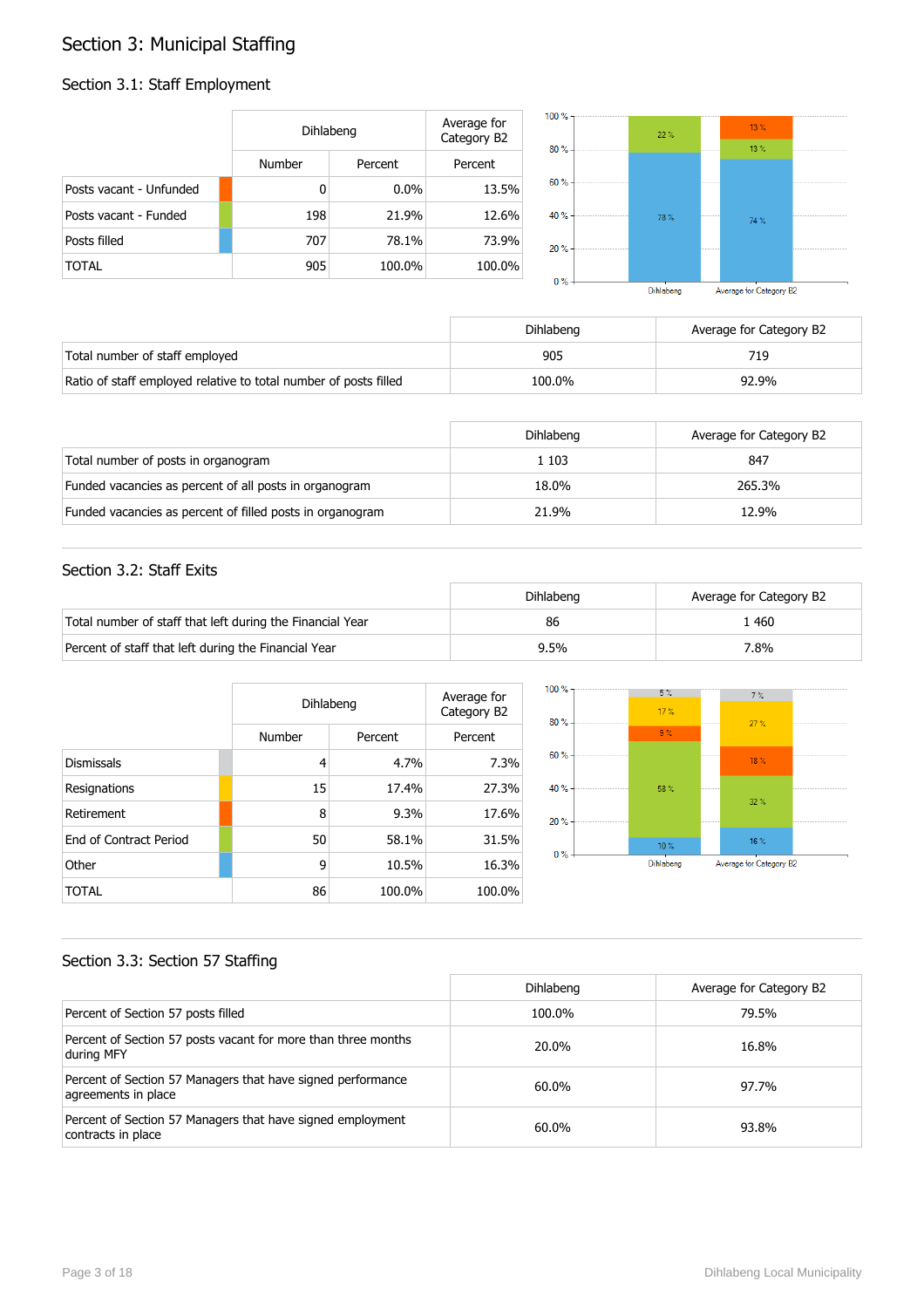### Section 3.4: Section 57 Exits

|                                                                      | Dihlabeng | Average for Category B2 |
|----------------------------------------------------------------------|-----------|-------------------------|
| Total number of Section 57 staff that left during the Financial Year |           | 40                      |
| Percent of Section 57 Managers that left during the Financial Year   | 20.0%     | 24.8%                   |

#### Section 57 Managers that left due to:

|                        |        | Dihlabeng |         |  |
|------------------------|--------|-----------|---------|--|
|                        | Number | Percent   | Percent |  |
| <b>Dismissals</b>      | 0      | $0.0\%$   | 2.5%    |  |
| Resignations           | 0      | 0.0%      | 52.5%   |  |
| Retirement             | 0      | 0.0%      | 15.0%   |  |
| End of Contract Period |        | 100.0%    | 5.0%    |  |
| Other                  | 0      | $0.0\%$   | 25.0%   |  |
| TOTAL                  |        | 100.0%    | 100.0%  |  |



### Section 3.5: Staffing Skills Profile

|                                                                                        | Dihlabeng    | Average for Category B2 |
|----------------------------------------------------------------------------------------|--------------|-------------------------|
| Professional staff as percent of total staff *                                         | $0.0\%$      | 4.0%                    |
| Number of staff: Registered Professional Engineers                                     | 3            | 25                      |
| Number of staff: Technologists                                                         | 0            | 15                      |
| Number of staff: Technicians                                                           | $\mathbf{0}$ | 232                     |
| Number of staff: Registered Planners                                                   | 0            | 30                      |
| Number of staff: Chartered Accountants                                                 | $\Omega$     | 7                       |
| Number of staff: Registered with the Institute of Municipal Finance<br><b>Officers</b> | $\Omega$     | 37                      |
| Number of staff: Professional staff                                                    | $\mathbf{0}$ | 753                     |
| Number of Registered engineers per 10 000 population                                   | 0.2766       | 0.0636                  |
| Number of Technologists per 10 000 population                                          | 0.0000       | 0.0381                  |
| Number of Technicians per 10 000 population                                            | 0.0000       | 0.5899                  |
| Number of Registered planners per 10 000 population                                    | 0.0000       | 0.0763                  |

\* Defined here as having at least an undergraduate degree from a University or a Technical University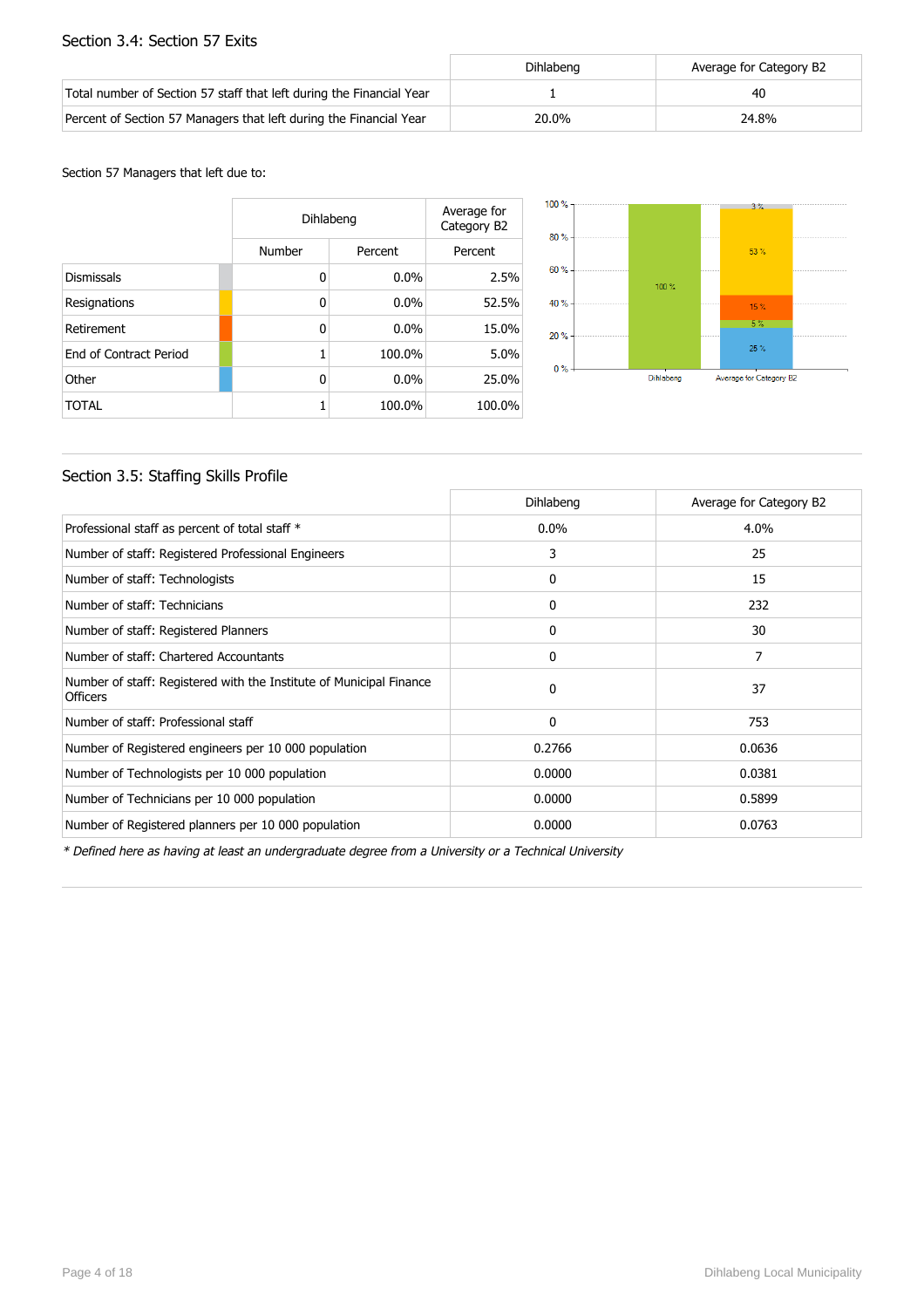# Section 4: Distribution by Function

|                                  | <b>Function Performed</b> | Percent of Staff | Average for<br>Category B2 | Percent of Operating<br>Expenditure | Average for<br>Category B2 |
|----------------------------------|---------------------------|------------------|----------------------------|-------------------------------------|----------------------------|
| Governance and Administration    | Yes                       | 81.2%            | 34.9%                      |                                     | 38.8%                      |
| <b>Water Services</b>            | Yes                       | 11.8%            | 10.6%                      |                                     | 11.2%                      |
| Electricity and Gas Reticulation | Yes                       | 3.7%             | 5.3%                       |                                     | 23.6%                      |
| <b>Municipal Transport</b>       | No                        | N/A              | 0.1%                       |                                     | 1.1%                       |
| Waste Management                 | Yes                       | 0.1%             | 14.3%                      |                                     | 4.5%                       |
| Roads and Stormwater Systems     | Yes                       | 0.0%             | 7.2%                       |                                     | 5.9%                       |
| Community and Social Services    | Yes                       | 0.0%             | 9.3%                       |                                     | 4.4%                       |
| Planning and Development         | Yes                       | 0.5%             | 3.9%                       |                                     | 0.6%                       |
| <b>Emergency Services</b>        | Yes                       | 1.5%             | 4.0%                       |                                     | 1.2%                       |
| Municipal Health                 | Yes                       | 0.2%             | 0.4%                       |                                     | 0.2%                       |
| Primary Health Care              | No                        | N/A              | 1.2%                       |                                     | 0.9%                       |
| Environmental Management         | Yes                       | 0.1%             | 0.3%                       |                                     | 0.1%                       |
| Economic Development             | Yes                       | 0.5%             | 1.1%                       |                                     | 2.0%                       |
| Housing                          | Yes                       | 0.2%             | 1.0%                       |                                     | 2.1%                       |
| Traffic and Policing             | Yes                       | 0.1%             | 6.4%                       |                                     | 3.4%                       |
|                                  |                           | 100 %            | 100 %                      | 100 %                               | 100 %                      |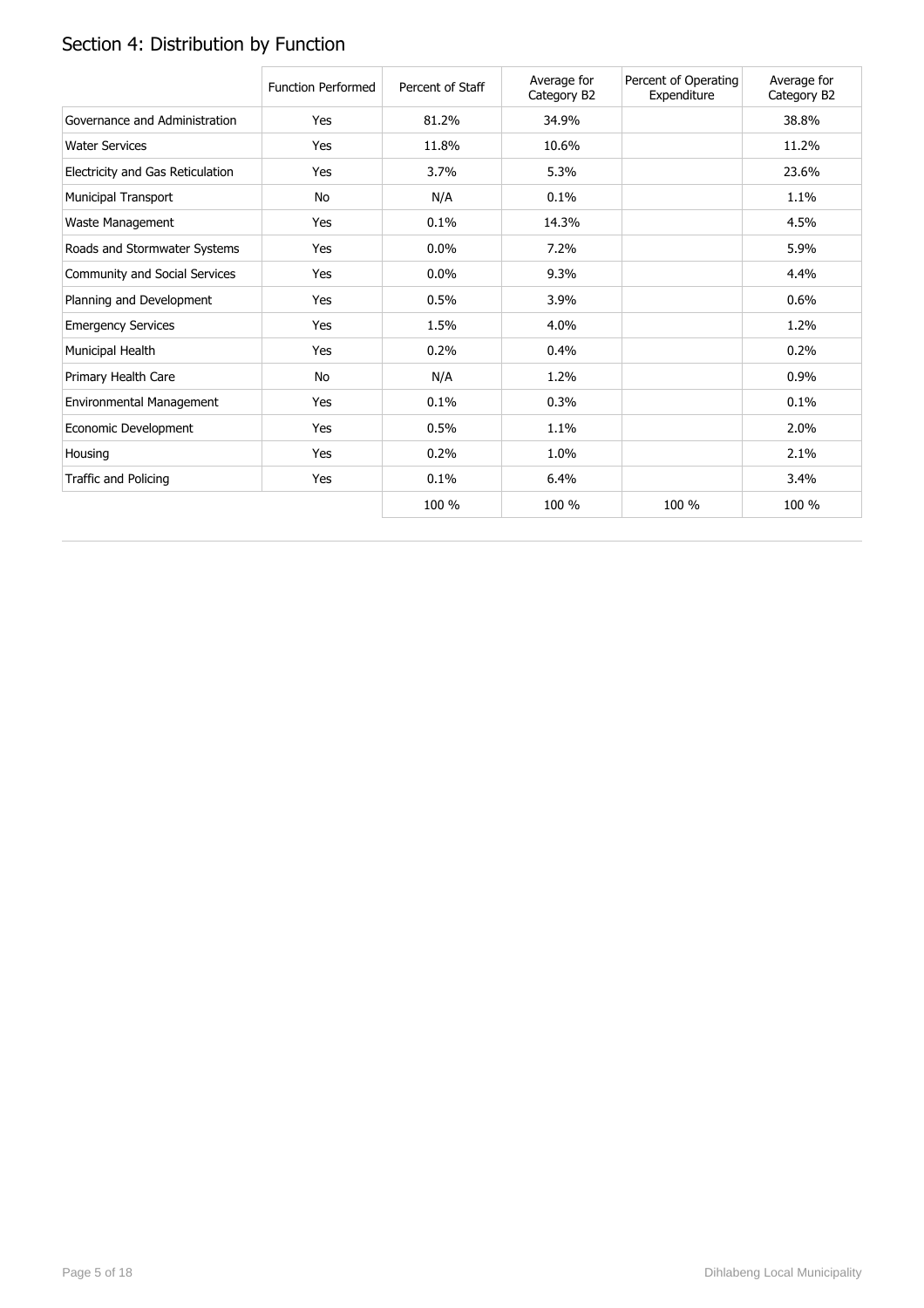## Section 5: Governance and Administration

|  | Municipality performs this function: |  |
|--|--------------------------------------|--|
|--|--------------------------------------|--|

### Resources

|                                             | Dihlabeng | Average for Category B2 |
|---------------------------------------------|-----------|-------------------------|
| Staff per 10,000 population                 | 83.4478   | 11.8242                 |
| Operating Expenditure per 10,000 population | No data   | R 7 486 205             |

## Staffing Skills Profile

|                                                                                        | Dihlabeng | Average for Category B2 |
|----------------------------------------------------------------------------------------|-----------|-------------------------|
| Percent of staff that are professional (i.e. have at least an<br>undergraduate degree) | $9.9\%$   | 11.0%                   |
| Percent of posts vacant                                                                | $0.0\%$   | 26.7%                   |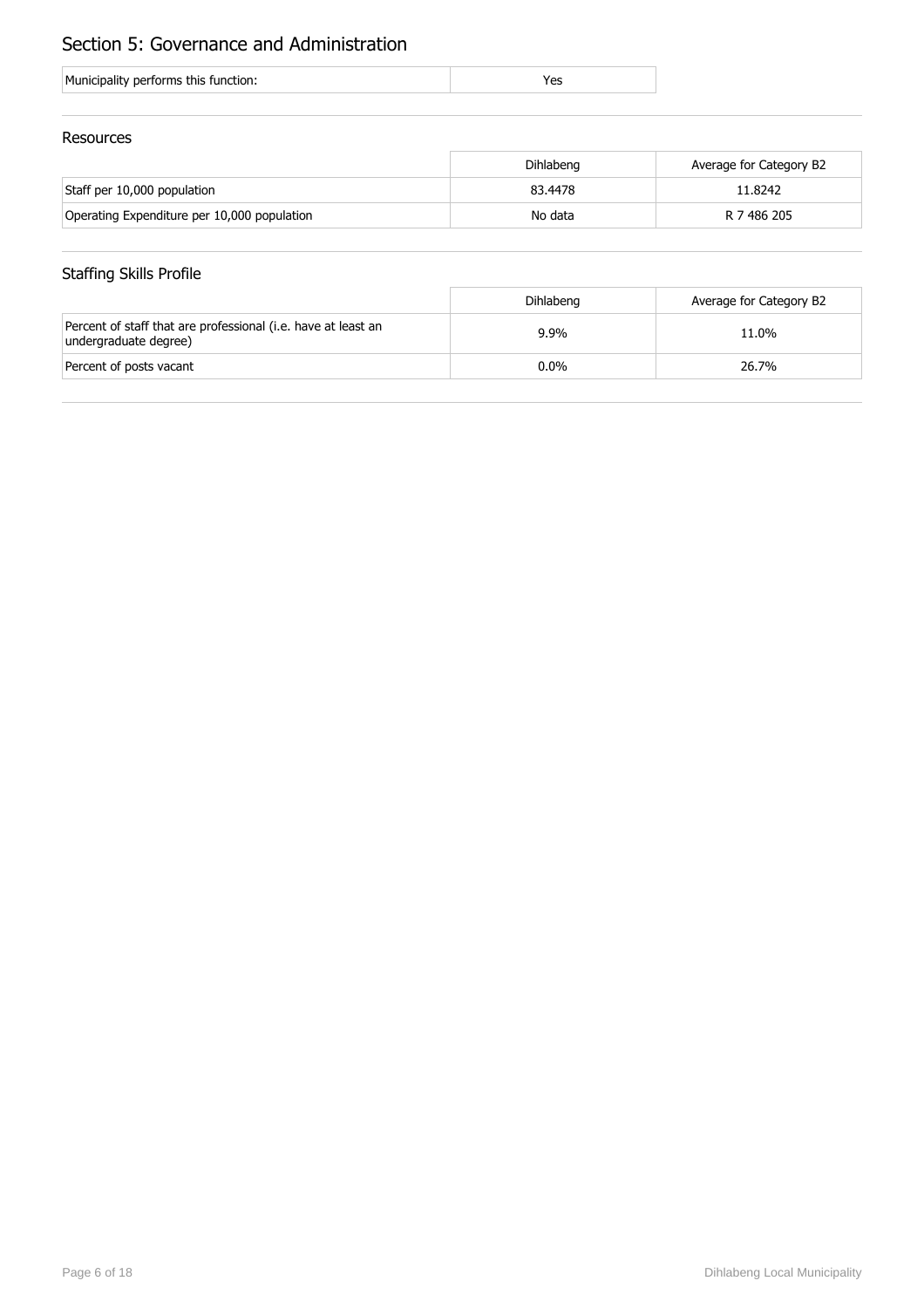# Section 6: Water Services

| Municipality performs this function:      | Yes |
|-------------------------------------------|-----|
| Municipality is water services authority: | Yes |
| Municipality is water services provider:  | Yes |

### Resources

|                                             | Dihlabeng | Average for Category B2 |
|---------------------------------------------|-----------|-------------------------|
| Staff per 10,000 population                 | 12.1714   | 3.5943                  |
| Operating Expenditure per 10,000 population | No data   | R 2 150 364             |

## Staffing Skills Profile

|                                                                                        | Dihlabeng    | Average for Category B2 |
|----------------------------------------------------------------------------------------|--------------|-------------------------|
| Percent of staff that are professional (i.e. have at least an<br>undergraduate degree) | $0.0\%$      | 1.2%                    |
| Percent of posts vacant                                                                | 53.7%        | 27.9%                   |
| Number of Registered Professional Engineers                                            | $\mathbf{0}$ | 0                       |
| Number of Technologists                                                                | $\mathbf{0}$ |                         |
| Number of Technicians                                                                  | $\mathbf{0}$ |                         |
| Number of Registered Professional Engineers per 10,000 population                      | 0.00         | 0.00                    |
| Number of Technologists per 10,000 population                                          | 0.00         | 0.02                    |
| Number of Technicians per 10,000 population                                            | 0.00         | 0.06                    |

|                                                                                          | Dihlabeng | Average for Category B2 |
|------------------------------------------------------------------------------------------|-----------|-------------------------|
| Was the WSDP adopted by Council as at 30 June 2011                                       | Yes       |                         |
| Percent of population with at least basic access to water                                | 0.9%      | 35.9%                   |
| Percent of population with at least basic access to sanitation                           | 2.1%      | 26.8%                   |
| Percent of population provided with water connection for first time in<br>2010/2011      | $0.0\%$   | $0.4\%$                 |
| Percent of population provided with sanitation connection for first<br>time in 2010/2011 | $0.0\%$   | $0.6\%$                 |
| Non-revenue water                                                                        | 48.9%     | $-194.8\%$              |
| Real losses                                                                              | 11.8%     | 23.6%                   |
| <b>Blue Drop Score</b>                                                                   | 30.8%     | 65.1%                   |
| Green Drop Score                                                                         | 32.0%     | 53.7%                   |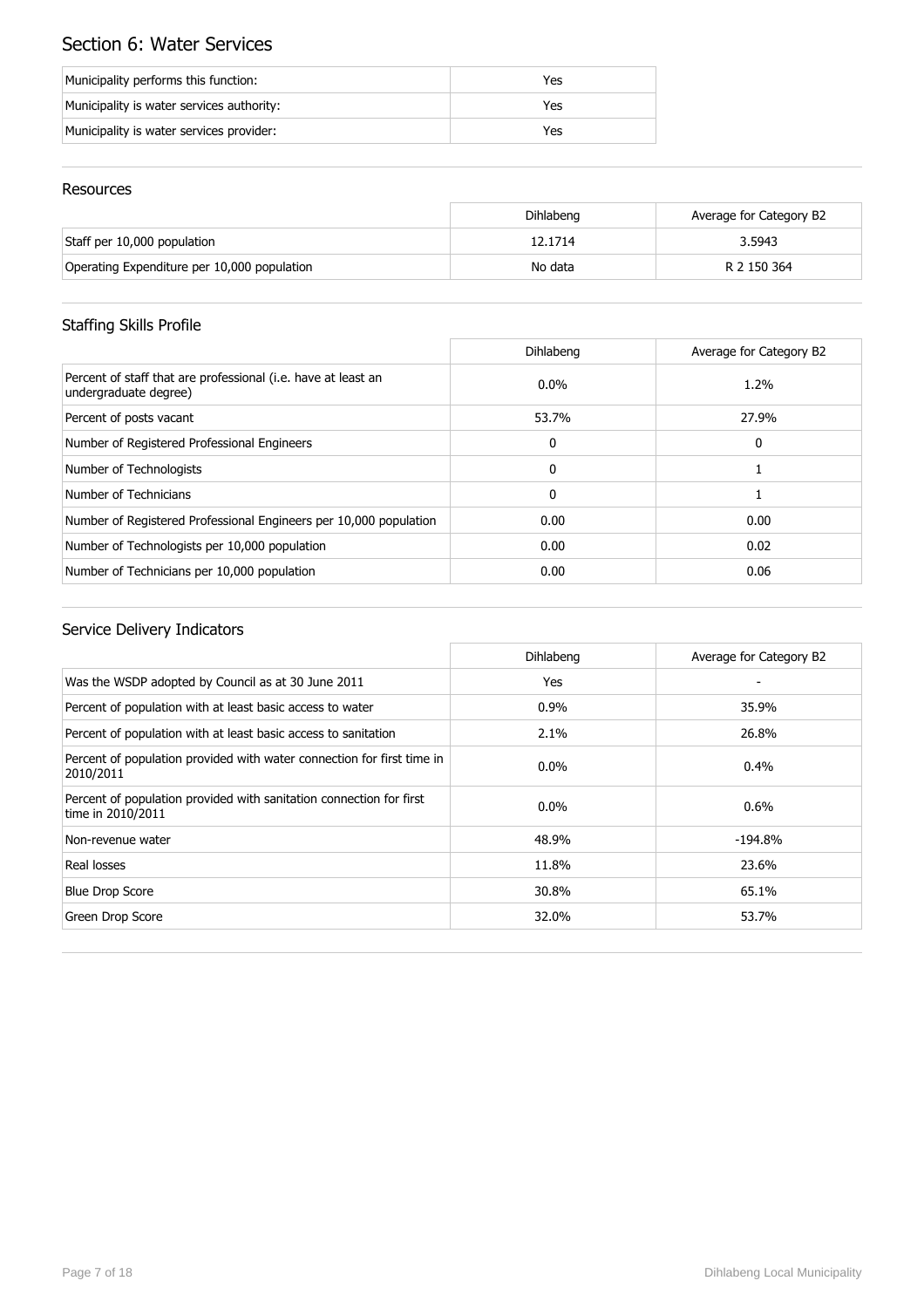# Section 7: Electricity and Gas Reticulation

### Municipality performs this function:

| Electricity     | 'es |
|-----------------|-----|
| Street lighting | res |

### Resources

|                                             | Dihlabeng | Average for Category B2 |
|---------------------------------------------|-----------|-------------------------|
| Staff per 10,000 population                 | 3.7805    | l.7774                  |
| Operating Expenditure per 10,000 population | No data   | R 4 541 925             |

## Staffing Skills Profile

|                                                                                        | Dihlabeng | Average for Category B2 |
|----------------------------------------------------------------------------------------|-----------|-------------------------|
| Percent of staff that are professional (i.e. have at least an<br>undergraduate degree) | 7.3%      | $4.4\%$                 |
| Percent of posts vacant                                                                | 45.1%     | 29.4%                   |
| Number of Registered Professional Engineers                                            | 0         | 0                       |
| Number of Technologists                                                                | 0         | 0                       |
| Number of Technicians                                                                  |           | 3                       |
| Number of Registered Professional Engineers per 10,000 population                      | 0.00      | 0.02                    |
| Number of Technologists per 10,000 population                                          | 0.00      | 0.02                    |
| Number of Technicians per 10,000 population                                            | 0.09      | 0.17                    |

|                                                                             | Dihlabeng | Average for Category B2 |
|-----------------------------------------------------------------------------|-----------|-------------------------|
| Percent of population that has access to electricity                        | 2.3%      | 16.9%                   |
| Total number of new electricity connection points delivered in<br>2010/2011 | 33        | 305                     |
| Metering efficiency for electricity                                         | 98.9%     | 79.9%                   |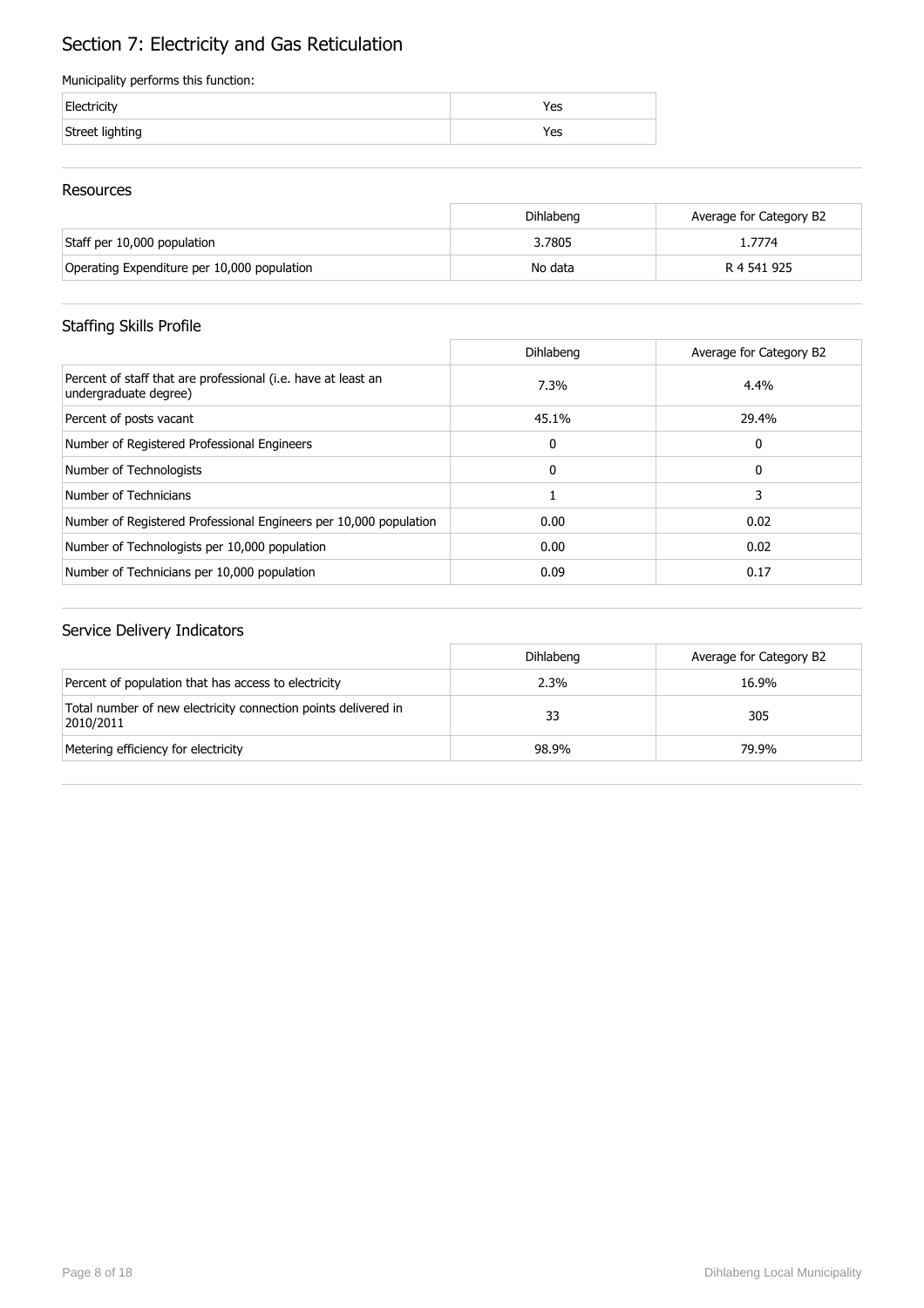# Section 9: Waste Management

### Municipality performs this function:

| Refuse removal                    | Yes |
|-----------------------------------|-----|
| Refuse dumps/solid waste disposal | Yes |
| Cleansing                         | Yes |

### Resources

|                                                        | Dihlabeng | Average for Category B2 |
|--------------------------------------------------------|-----------|-------------------------|
| Staff per 10,000 population                            | 0.0922    | 4.8289                  |
| Operating Expenditure per 10,000 population            | No data   | R 869 245               |
| By-laws in place                                       | Yes       | -                       |
| By-laws enforced - urban (yes/no)                      | Yes       |                         |
| By-laws enforced $-$ rural (yes/no)                    | Yes       |                         |
| Self-assessment of how well by-laws are being enforced | Good      |                         |

### Staffing Skills Profile

|                                                                                        | Dihlabeng    | Average for Category B2 |
|----------------------------------------------------------------------------------------|--------------|-------------------------|
| Percent of staff that are professional (i.e. have at least an<br>undergraduate degree) | $0.0\%$      | 1.0%                    |
| Percent of posts vacant                                                                | 100.0%       | 25.8%                   |
| Number of Registered Professional Engineers                                            | $\Omega$     | 4                       |
| Number of Technologists                                                                | $\Omega$     | 0                       |
| Number of Technicians                                                                  | $\mathbf{0}$ | 0                       |
| Number of Registered Professional Engineers per 10,000 population                      | 0.00         | 0.24                    |
| Number of Technologists per 10,000 population                                          | 0.00         | 0.01                    |
| Number of Technicians per 10,000 population                                            | 0.00         | 0.01                    |

|                                                                                                        | Dihlabeng | Average for Category B2 |
|--------------------------------------------------------------------------------------------------------|-----------|-------------------------|
| Does the municipality have an approved Integrated Waste<br>Management Plan (IWMP)                      | No        |                         |
| Percent of of population eligible for weekly kerbside collection that<br>receive this level of service | 100.0%    | 78.8%                   |
| Percent of municipal-owned landfill sites that are registered<br>according to ECA and Waste Act        | 50.0%     | 58.9%                   |
| Percent of waste recycled                                                                              | 10.0%     | 14.6%                   |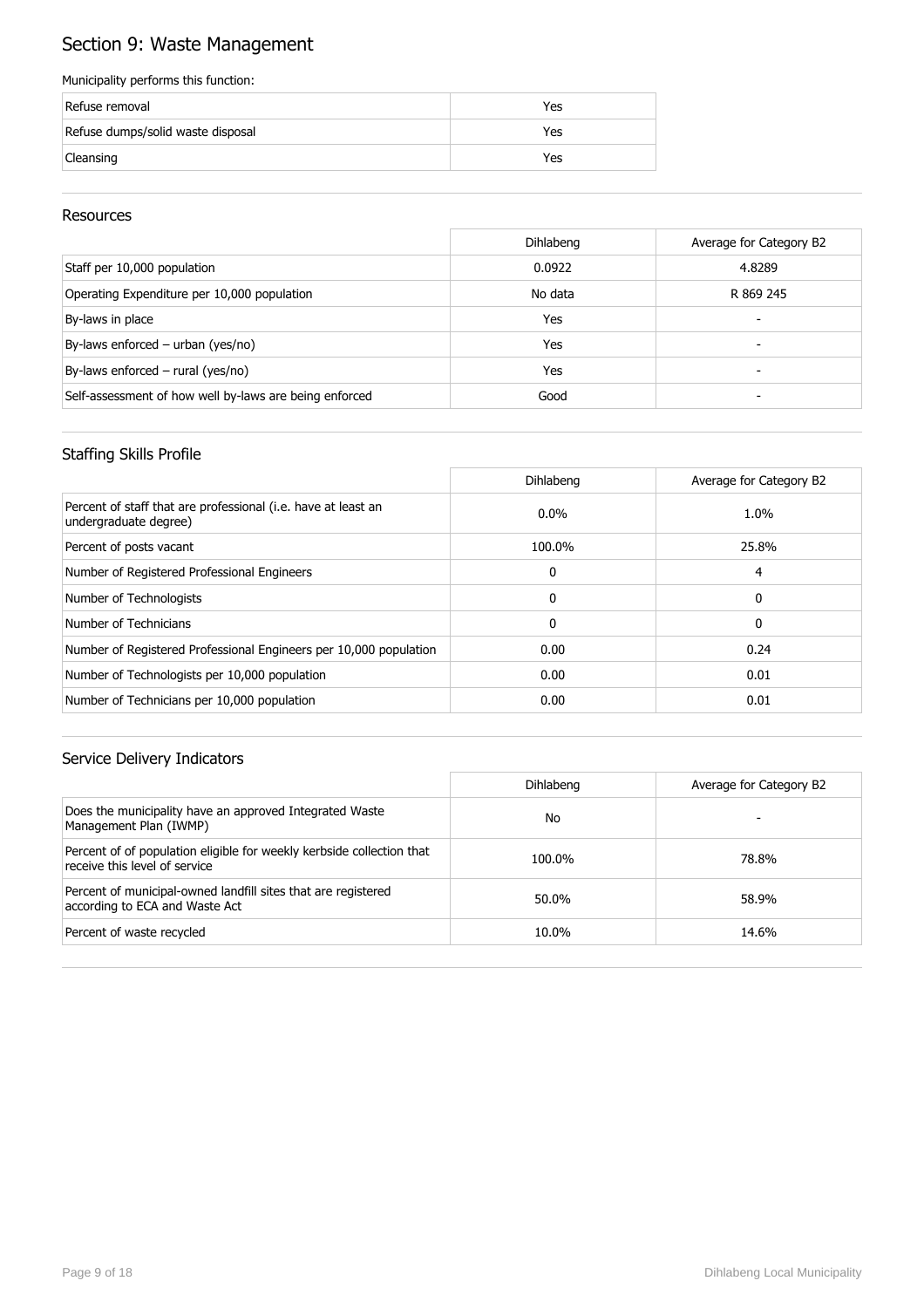# Section 10: Roads and Stormwater Systems

### Municipality performs this function:

| Municipal roads                        | Yes |
|----------------------------------------|-----|
| Stormwater systems in built-up areas   | Yes |
| Performs the 'District' roads function | No  |

### Resources

|                                             | <b>Dihlabeng</b> | Average for Category B2 |
|---------------------------------------------|------------------|-------------------------|
| Staff per 10,000 population                 | 0.0000           | 2.4462                  |
| Operating Expenditure per 10,000 population | No data          | R 1 134 606             |

## Staffing Skills Profile

|                                                                                        | Dihlabeng    | Average for Category B2 |
|----------------------------------------------------------------------------------------|--------------|-------------------------|
| Percent of staff that are professional (i.e. have at least an<br>undergraduate degree) | Error        | 2.6%                    |
| Percent of posts vacant                                                                | 75.0%        | 27.5%                   |
| Number of Registered Professional Engineers                                            | 0            | 0                       |
| Number of Technologists                                                                | $\mathbf{0}$ |                         |
| Number of Technicians                                                                  | $\mathbf{0}$ |                         |
| Number of Registered Planners                                                          | $\mathbf{0}$ | 0                       |
| Number of Registered Professional Engineers per 10,000 population                      | 0.00         | 0.01                    |
| Number of Technologists per 10,000 population                                          | 0.00         | 0.03                    |
| Number of Technicians per 10,000 population                                            | 0.00         | 0.07                    |
| Number of Registered Planners per 10,000 population                                    | 0.00         | 0.00                    |

|                                                   | <b>Dihlabeng</b> | Average for Category B2 |
|---------------------------------------------------|------------------|-------------------------|
| Roads conditions for paved roads monitored        | Yes              |                         |
| Percent of paved roads that are very good or good | 10.0%            | 22.6%                   |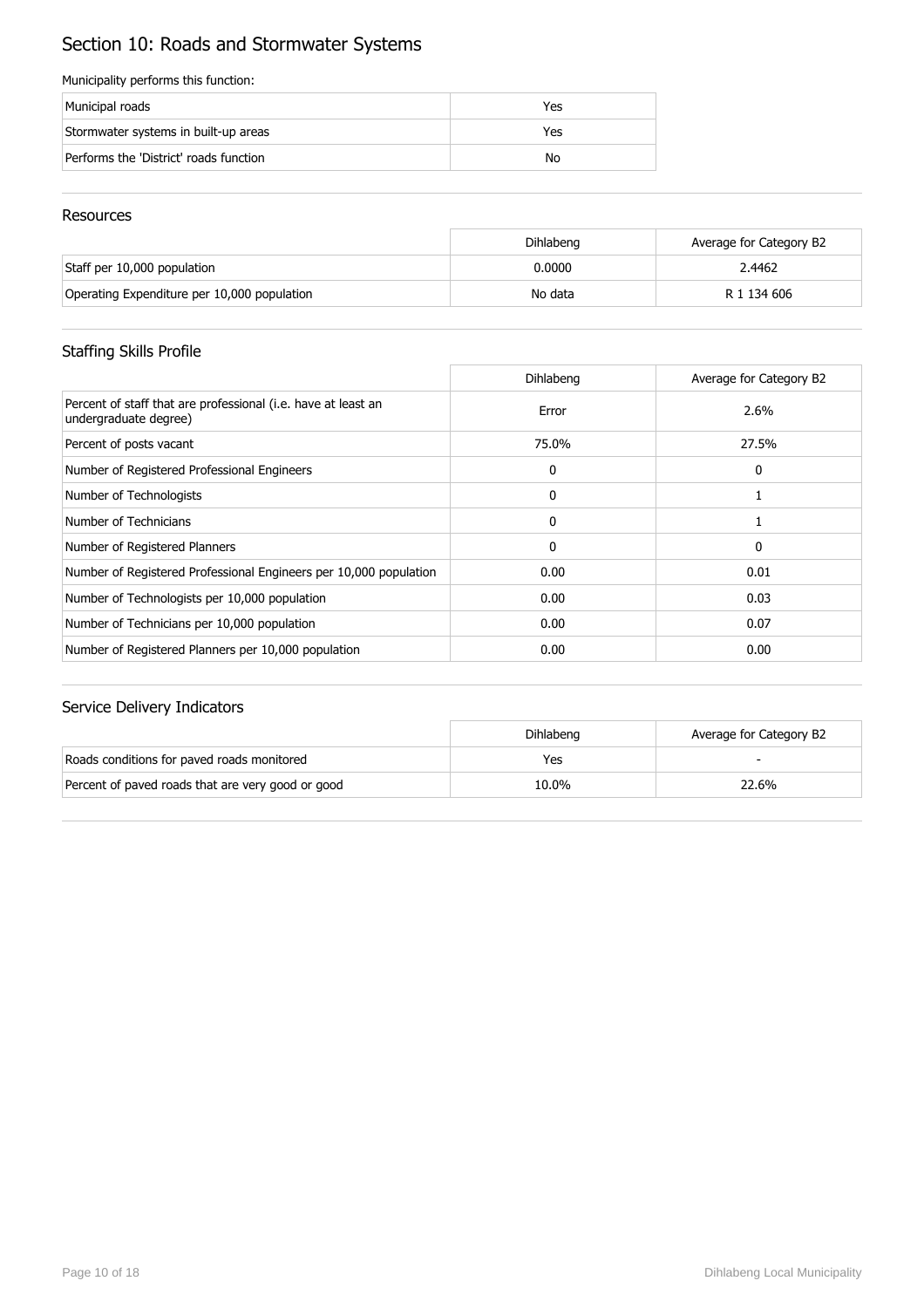# Section 11: Community and Social Services

| Municipality performs this function:        | Regulation & facilitation | Service provision |
|---------------------------------------------|---------------------------|-------------------|
| Beaches and amusement facilities            | No                        | No                |
| Local amenities                             | No                        | Yes               |
| Local sports facilities                     | No                        | Yes               |
| Municipal parks and recreation              | No                        | Yes               |
| Public places                               | No                        | Yes               |
| Child care facilities                       | No                        | No                |
| Cemeteries, funeral parlours and crematoria | No                        | Yes               |
| Libraries                                   | Yes                       | Yes               |
| <b>Museums</b>                              | No                        | No                |

### Resources

|                                             | Dihlabeng | Average for Category B2 |
|---------------------------------------------|-----------|-------------------------|
| Staff per 10,000 population                 | 0.0000    | 3.1379                  |
| Operating Expenditure per 10,000 population | No data   | R 846 153               |

## Staffing Skills Profile

|                                                                                        | Dihlabeng | Average for Category B2 |
|----------------------------------------------------------------------------------------|-----------|-------------------------|
| Percent of staff that are professional (i.e. have at least an<br>undergraduate degree) | Error     | 5.3%                    |
| Percent of posts vacant                                                                | 100.0%    | 33.1%                   |

|                                                   | <b>Dihlabeng</b> | Average for Category B2 |
|---------------------------------------------------|------------------|-------------------------|
| Number of sports facilities per 10,000 population | 0.65             | 1.15                    |
| Total area of all public space                    | 250 km2          | 144 km2                 |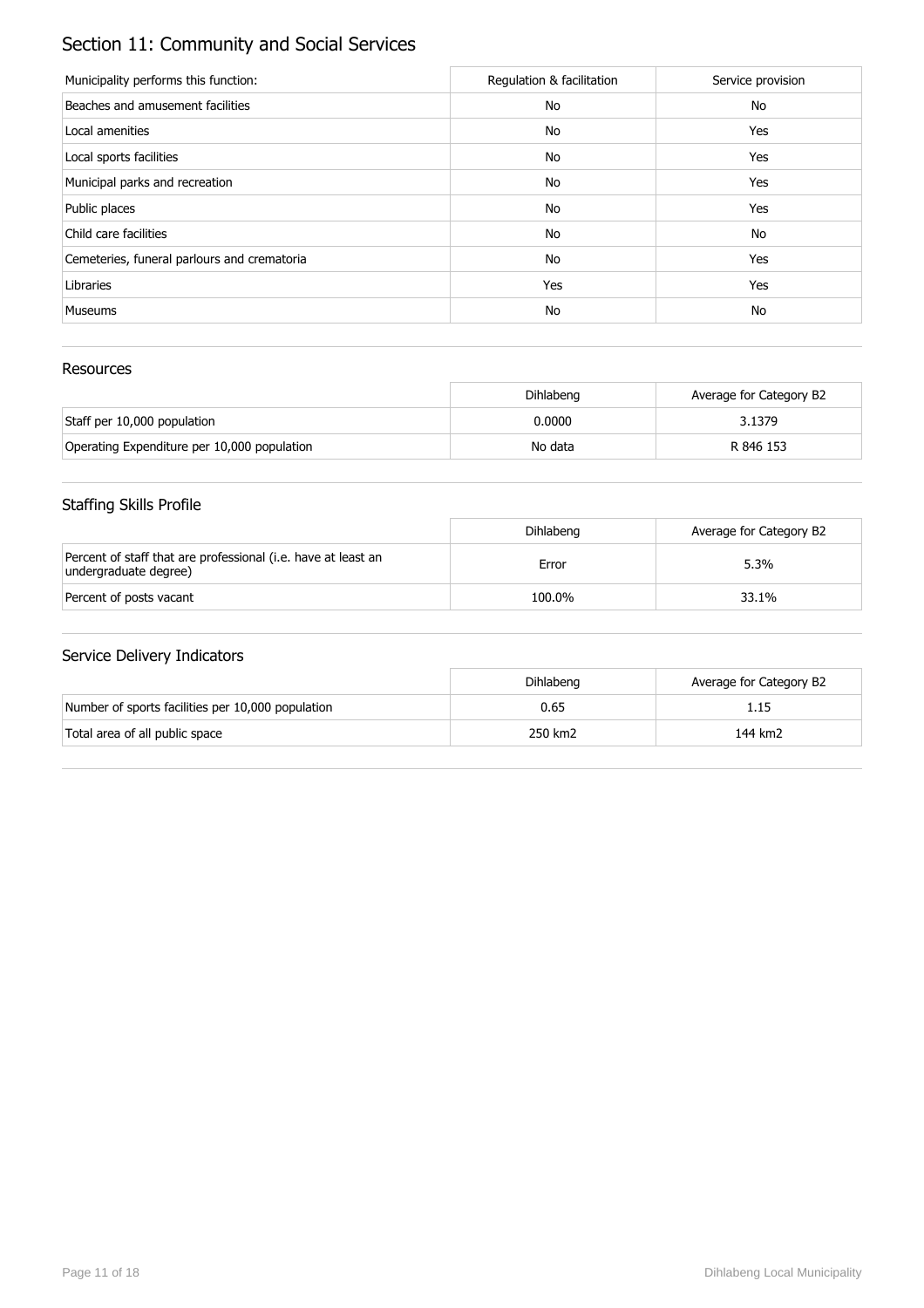# Section 12: Planning and Development

### Municipality performs this function:

| Municipal planning                            | Yes |
|-----------------------------------------------|-----|
| Building regulations                          | Yes |
| Land-use management                           | Yes |
| Property development (non-municipal property) | Yes |

### **Resources**

|                                             | Dihlabeng | Average for Category B2 |
|---------------------------------------------|-----------|-------------------------|
| Staff per 10,000 population                 | 0.5532    | 1.3197                  |
| Operating Expenditure per 10,000 population | No data   | R 108 251               |

## Staffing Skills Profile

|                                                                                        | Dihlabeng | Average for Category B2 |
|----------------------------------------------------------------------------------------|-----------|-------------------------|
| Percent of staff that are professional (i.e. have at least an<br>undergraduate degree) | 16.7%     | 16.2%                   |
| Percent of posts vacant                                                                | 200.0%    | 24.5%                   |
| Number of Registered Planners                                                          | 0         |                         |
| Number of Building Inspectors                                                          | 3.        | 3                       |
| Number of Registered Planners per 10,000 population                                    | 0.00      | 0.07                    |
| Number of Building Inspectors per 10,000 population                                    | 0.28      | 0.19                    |

|                                                              | Dihlabeng | Average for Category B2  |
|--------------------------------------------------------------|-----------|--------------------------|
| Percent of building plans submitted that were approved in FY | 100.0%    | 84.5%                    |
| Average time taken to approve building plans (days)          | 35        | 30                       |
| Approved IDP in place                                        | Yes       | $\overline{\phantom{0}}$ |
| Approved SDF in place                                        | Yes       | -                        |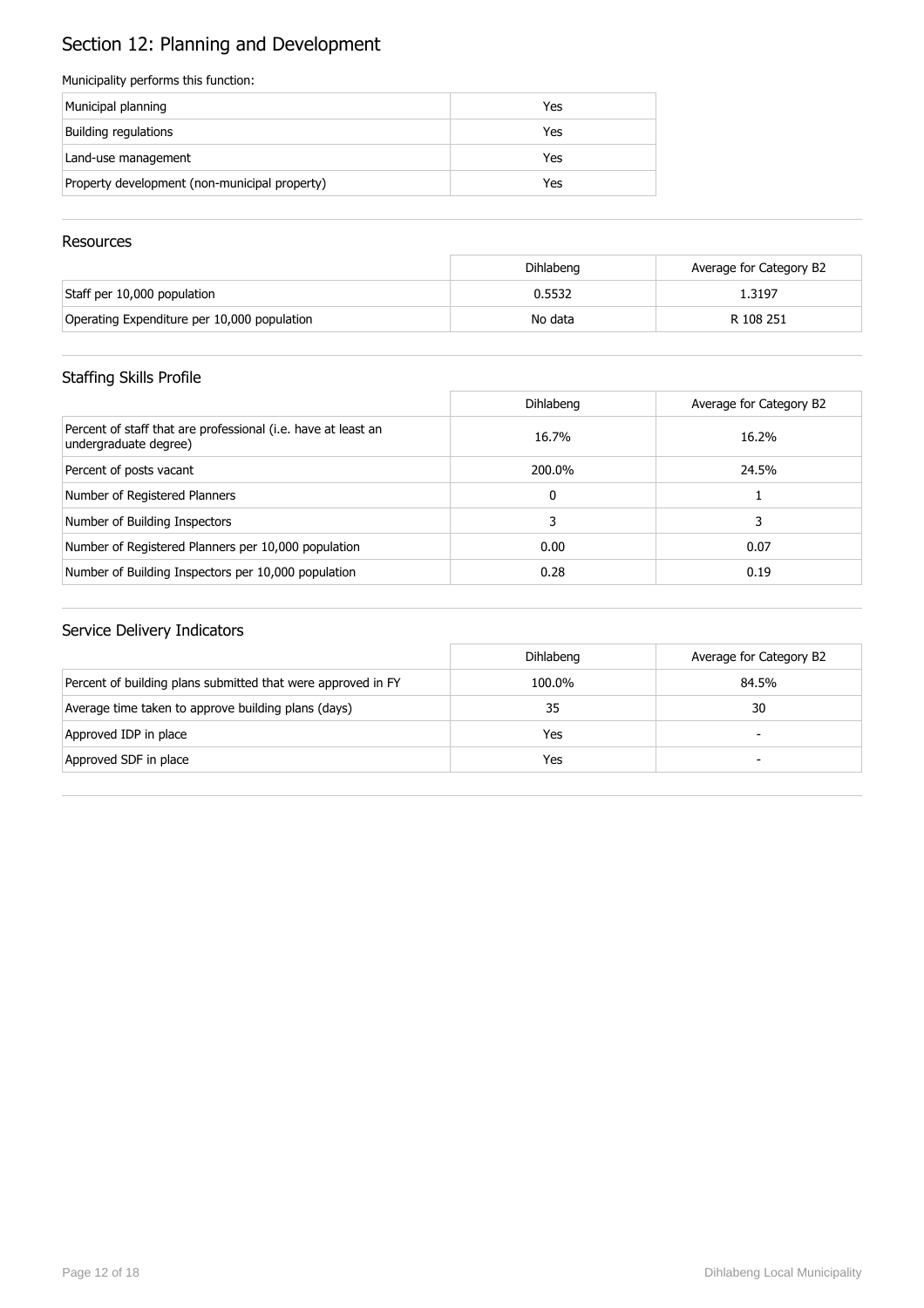# Section 13: Emergency Services

### Municipality performs this function:

| Fire fighting       | Yes |
|---------------------|-----|
| Rescue services     | Yes |
| Disaster management | Yes |
| Ambulance services  | No  |

### **Resources**

|                                             | Dihlabeng | Average for Category B2 |
|---------------------------------------------|-----------|-------------------------|
| Staff per 10,000 population                 | 1.5675    | 1.3375                  |
| Operating Expenditure per 10,000 population | No data   | R 235 147               |

## Staffing Skills Profile

|                                                                                        | Dihlabeng      | Average for Category B2 |
|----------------------------------------------------------------------------------------|----------------|-------------------------|
| Percent of staff that are professional (i.e. have at least an<br>undergraduate degree) | $0.0\%$        | 5.7%                    |
| Percent of posts vacant                                                                | 223.5%         | 48.3%                   |
| Number of firefighters                                                                 | 11             | 21                      |
| Number of fire trucks and specialised emergency vehicles                               |                | 9                       |
| Number of fire stations                                                                |                |                         |
| Number of ambulances                                                                   | Not applicable |                         |
| Number of firefighters per 10,000 population                                           | 1.01           | 1.05                    |
| Number of fire trucks and specialised emergency vehicles per 10,000<br>population      | 0.09           | 0.43                    |
| Number of fire stations per 10,000 population                                          | 0.09           | 0.07                    |
| Number of ambulances per 10,000 population                                             | Not applicable |                         |

|                                                             | Dihlabeng | Average for Category B2 |
|-------------------------------------------------------------|-----------|-------------------------|
| Percent of fire service calls responded to within 7 minutes | 30.0%     | 61.3%                   |
| Approved Disaster Management Plan                           | No        |                         |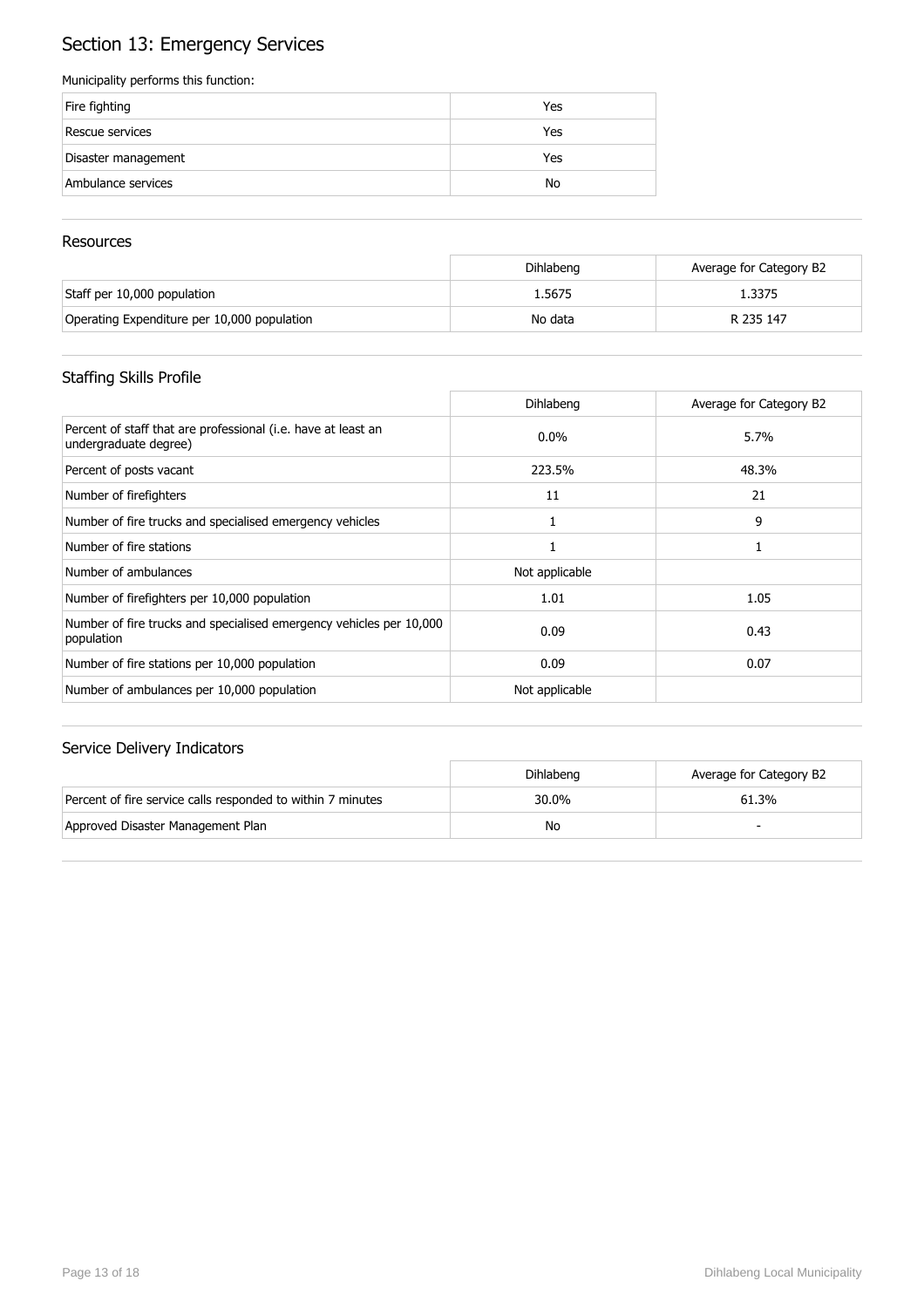# Section 14: Municipal Health

| Municipality performs this function:                               | Regulation & facilitation | Service provision |
|--------------------------------------------------------------------|---------------------------|-------------------|
| Municipal health                                                   | No                        | No                |
| Licensing and control of undertakings that sell food to the public | No                        | No                |
| Noise pollution                                                    | No                        | No                |
| Pounds                                                             | Yes                       | Yes               |
| Accommodation, care and burial of animals                          | No                        | No                |
| Licensing of dogs                                                  | No                        | No                |

### Resources

|                                             | Dihlabeng | Average for Category B2 |
|---------------------------------------------|-----------|-------------------------|
| Staff per 10,000 population                 | 0.1844    | 0.1373                  |
| Operating Expenditure per 10,000 population | No data   | R 37 893                |

### Staffing Skills Profile

|                         | Dihlabeng | Average for Category B2 |
|-------------------------|-----------|-------------------------|
| Percent of posts vacant | 100.0%    | 19.7%                   |

|                                                                                   | Dihlabeng      | Average for Category B2 |
|-----------------------------------------------------------------------------------|----------------|-------------------------|
| Percent of licensed food handling facilities that were inspected during<br>the FY | Not applicable | 315.2%                  |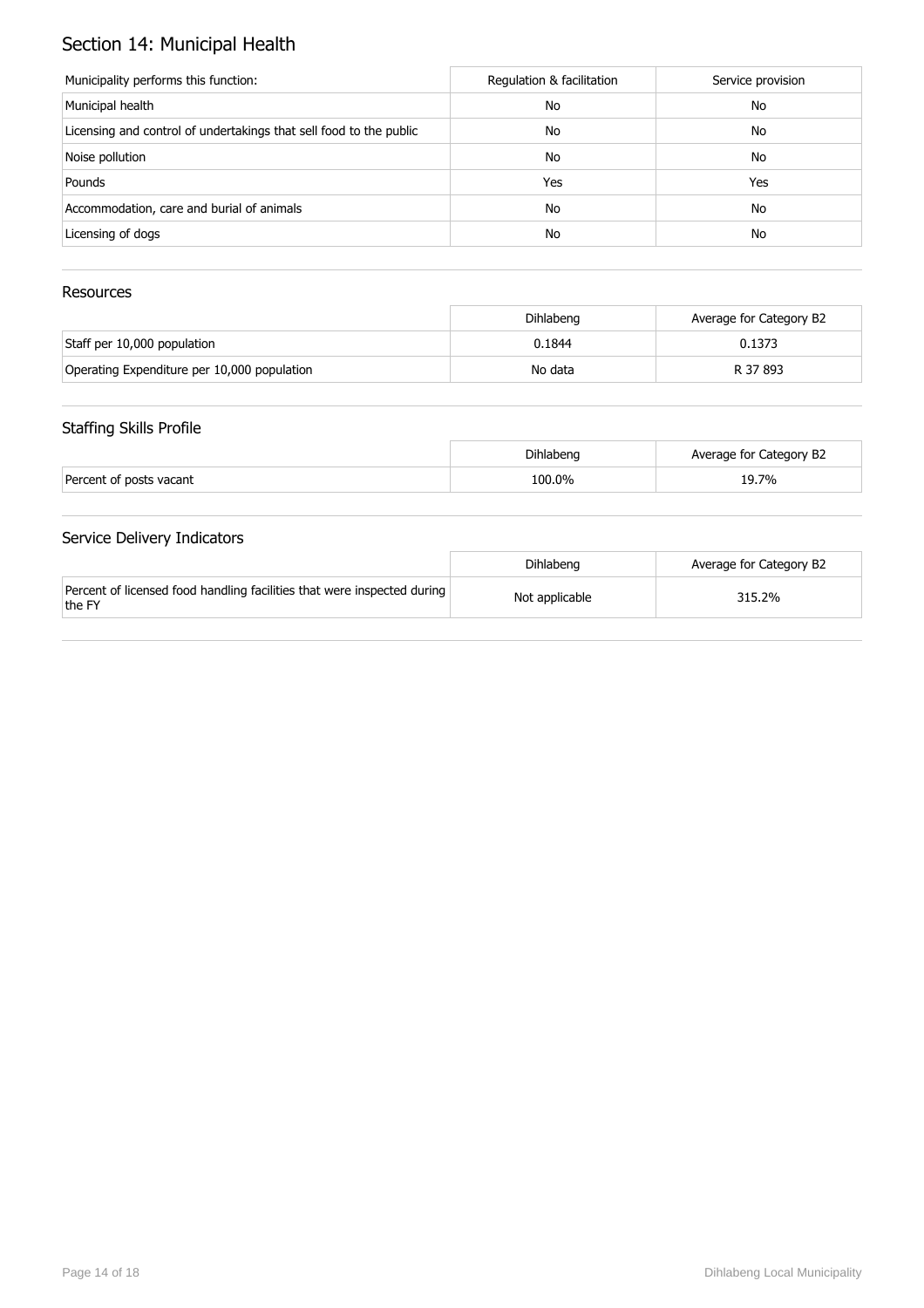# Section 16: Environmental Management

### Municipality performs this function:

| Environmental planning       | Yes |
|------------------------------|-----|
| Bio-diversity management     | No  |
| Climate change interventions | No  |
| Alternative energy planning  | No  |
| Air pollution                | No  |

### Resources

|                                             | Dihlabeng | Average for Category B2 |
|---------------------------------------------|-----------|-------------------------|
| Staff per 10,000 population                 | 0.0922    | 0.1119                  |
| Operating Expenditure per 10,000 population | No data   | R 25 594                |

### Staffing Skills Profile

|                                                                                        | Dihlabeng | Average for Category B2 |
|----------------------------------------------------------------------------------------|-----------|-------------------------|
| Percent of staff that are professional (i.e. have at least an<br>undergraduate degree) | $0.0\%$   | 37.5%                   |
| Percent of posts vacant                                                                | Error     | 37.8%                   |

|                                           | Dihlabeng      | Average for Category B2 |
|-------------------------------------------|----------------|-------------------------|
| By-laws in place                          | Yes            |                         |
| Self-assessment of enforcement of by-laws | Good           | -                       |
| Approved Environmetal Management Plan     | Yes            |                         |
| Number of air quality monitoring stations | Not applicable |                         |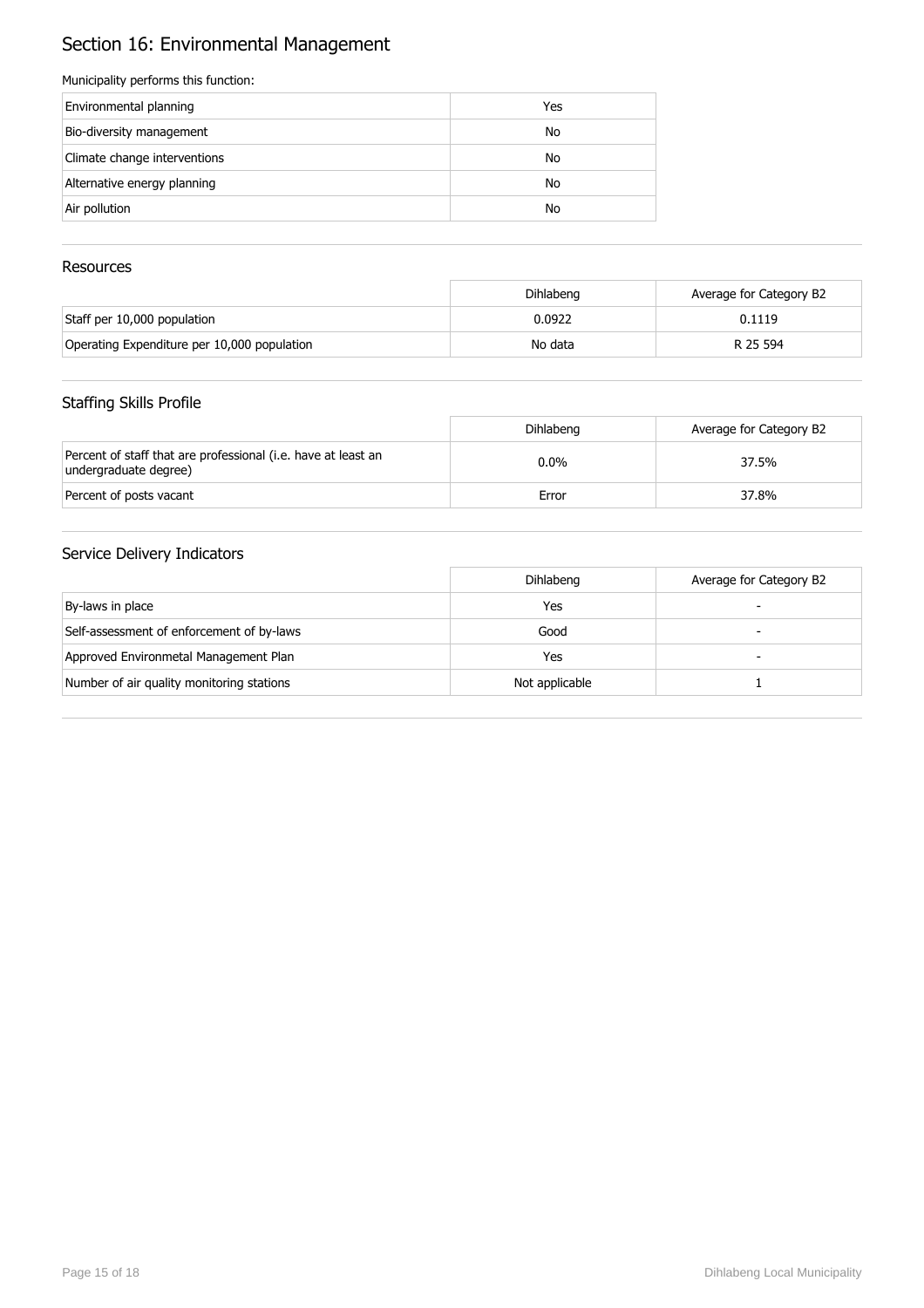# Section 17: Economic Development

| Municipality performs this function:                          | Regulation & facilitation | Service provision |
|---------------------------------------------------------------|---------------------------|-------------------|
| Local tourism                                                 | Yes                       | Yes               |
| Markets                                                       | No                        | No                |
| Abattoirs                                                     | No                        | No                |
| Trading regulations                                           | Yes                       | Yes               |
| Street trading                                                | Yes                       | Yes               |
| Billboards and the display of advertisements in public places | No                        | Yes               |
| Fences and fences                                             | No                        | No                |
| Control of undertakings that sell liquor to the public        | No                        | No                |
| Local economic development                                    | Yes                       | Yes               |

### Resources

|                                             | Dihlabeng | Average for Category B2 |
|---------------------------------------------|-----------|-------------------------|
| Staff per 10,000 population                 | 0.5532    | 0.3713                  |
| Operating Expenditure per 10,000 population | No data   | R 390 344               |

## Staffing Skills Profile

|                                                                                        | Dihlabeng | Average for Category B2 |
|----------------------------------------------------------------------------------------|-----------|-------------------------|
| Percent of staff that are professional (i.e. have at least an<br>undergraduate degree) | 83.3%     | 25.3%                   |
| Percent of posts vacant                                                                | 100.0%    | 48.6%                   |

|                                           | Dihlabeng | Average for Category B2 |
|-------------------------------------------|-----------|-------------------------|
| By-laws in place                          | Yes       |                         |
| Self-assessment of enforcement of by-laws | Good      |                         |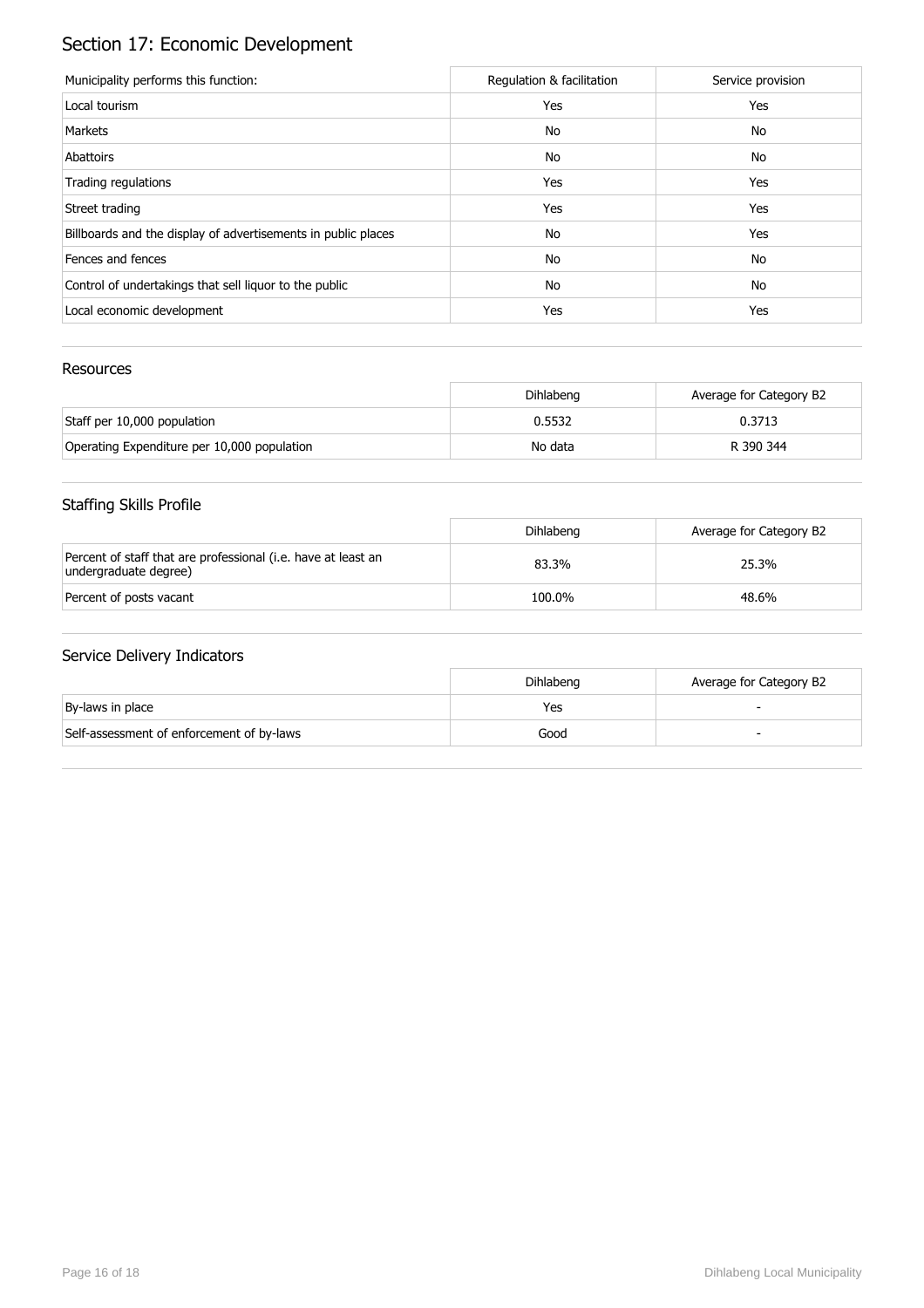# Section 18: Housing

### Municipality performs this function:

| Housing facilitation (managing developers, housing lists etc) | Yes |
|---------------------------------------------------------------|-----|
| Acting as developer of housing projects                       | Yes |
| Landlord (owning and managing housing stock)                  | Yes |

### Resources

|                                             | Dihlabeng | Average for Category B2 |
|---------------------------------------------|-----------|-------------------------|
| Staff per 10,000 population                 | 0.1844    | 0.3509                  |
| Operating Expenditure per 10,000 population | No data   | R 402 682               |

## Staffing Skills Profile

|                                                                                        | Dihlabeng | Average for Category B2 |
|----------------------------------------------------------------------------------------|-----------|-------------------------|
| Percent of staff that are professional (i.e. have at least an<br>undergraduate degree) | 50.0%     | $8.7\%$                 |
| Percent of posts vacant                                                                | $0.0\%$   | 33.1%                   |

|                                                                                                                 | Dihlabeng | Average for Category B2 |
|-----------------------------------------------------------------------------------------------------------------|-----------|-------------------------|
| Approved housing plan in place                                                                                  | Yes       |                         |
| Estimated servicing backlog (percent of people who do not have<br>access to a formal serviced site              | 57.0%     | 31.3%                   |
| Estimated housing top-structure backlog (percent of people who do<br>not have access to a formal top structure) | 60.0%     | 34.1%                   |
| Number of serviced sites handed over to low income beneficiaries in<br>FY                                       | 40        | 1 1 7 4                 |
| Number of top structure handed over to low income beneficiaries in<br>FY                                        | 35        | 506                     |